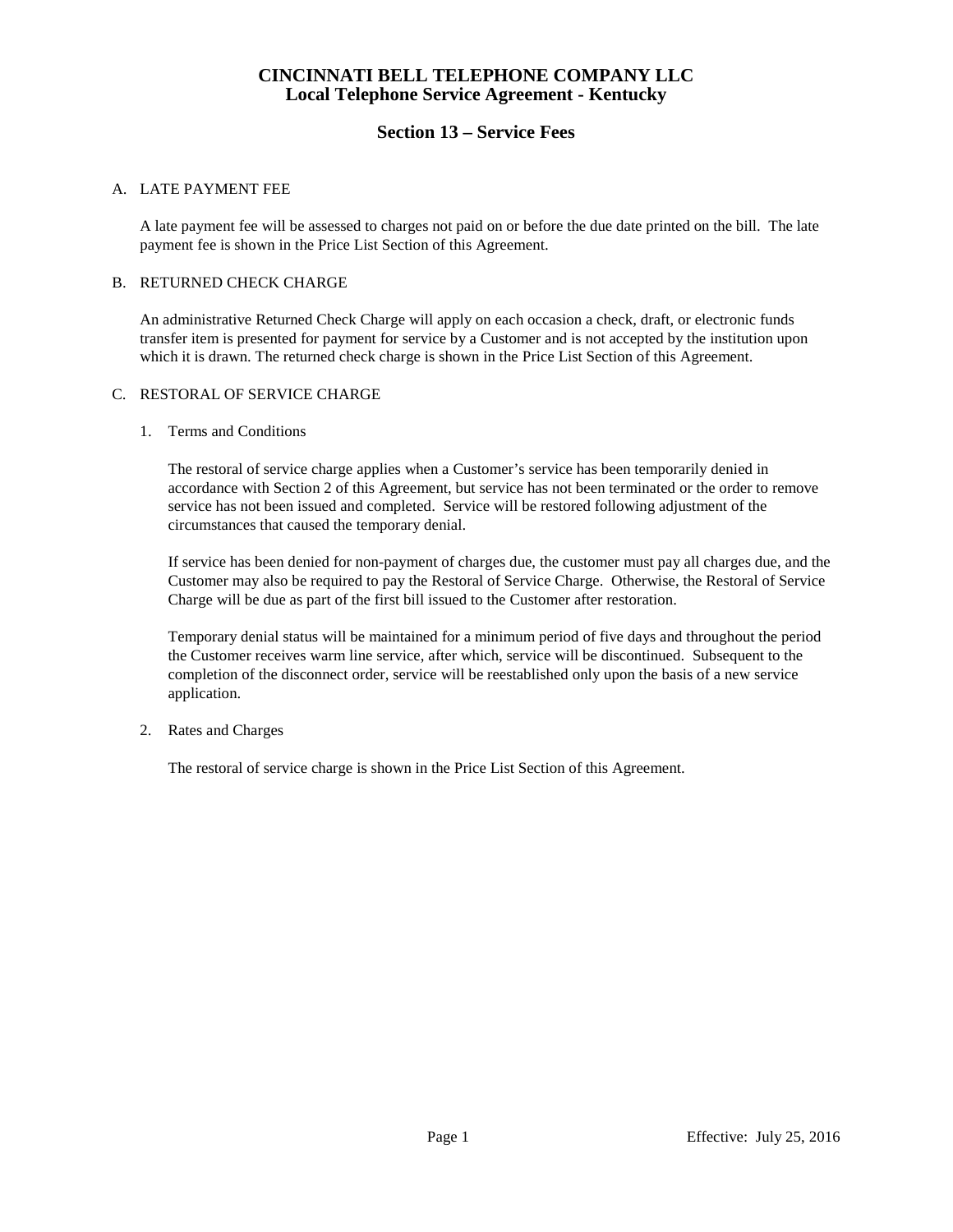# **CINCINNATI BELL TELEPHONE COMPANY LLC Local Telephone Service Agreement - Kentucky**

# **Section 13 – Service Fees**

## D. PERSONAL ASSISTANCE FEE

A Personal Assistance Fee applies for each instance a payment is made over the phone with the assistance of a service representative. This fee does not apply for on-line payments, payments through automated payment systems, or payments made through the U.S. mail. The customer will be informed of the applicable charges prior to processing the customer's payment. The personal assistance fee is shown in the Price List Section of this Agreement.

### E. MAINTENANCE OF SERVICE CHARGE

### 1. Terms and Conditions

The Company undertakes to maintain and repair the equipment and facilities which it furnishes to Customers pursuant to its tariffs and service agreements. The Customer will be responsible for damages to equipment or facilities of the Company caused by the negligence or willful act of the Customer.

The Customer may not rearrange, disconnect, remove, or attempt to repair, or permit others to rearrange, disconnect, remove, or attempt to repair any equipment or facilities which the Company maintains or repairs without the express consent of the Company.

If trouble develops and the Customer has any equipment or facilities which the Company does not maintain or repair, the Customer will make appropriate tests to determine whether that equipment or facility is the cause of the trouble before reporting an out of service or other trouble condition to the Company.

Customers will be required to pay the Maintenance of Service Charges for visits made by the Company to the Customer's premises, when a service difficulty or trouble report results from equipment or facilities not maintained or repaired by the Company. If the Company cannot diagnose with certainty that the service problem is located on the Customer's side of the demarcation point without a premise visit, the Maintenance of Service Charge does not apply. The Customer will be advised, before a visit to the premise, of the possibility of a Maintenance of Service Charge.

The Company or its agent will provide a written statement of the time and charges for any Maintenance of Service Charge to the Customer or his designated agent before leaving the Customer's premises. The Company or its agent will request the Customer or designated agent to signify acceptance of the statement of time and charges by signature on the statement.

### 2. Rates and Charges

The rates and charges for maintenance of service are shown in the Price List Section of this Agreement.